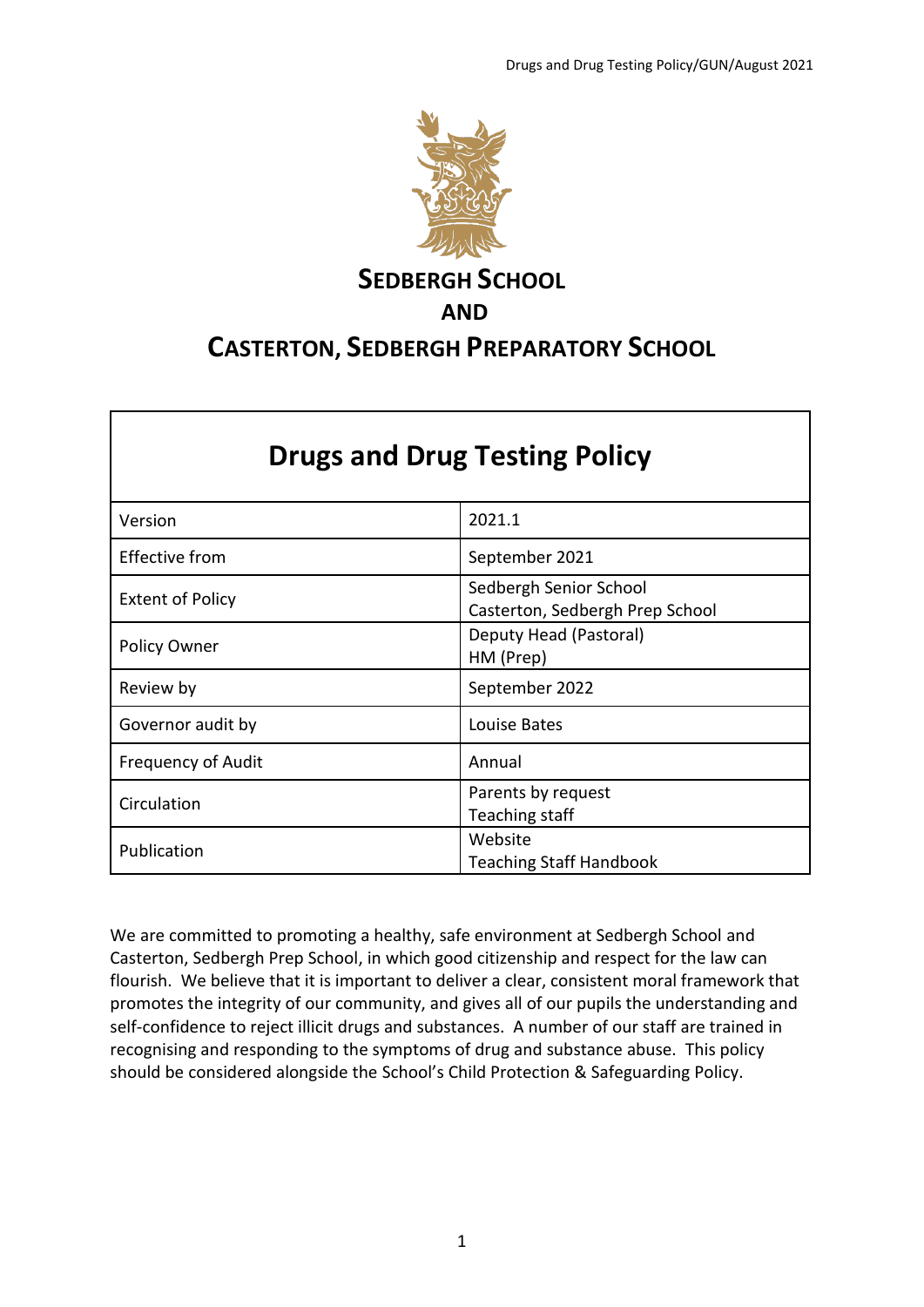#### DEFINITION AND SCOPE

Drugs and/or substances means controlled drugs and the paraphernalia of drugs or substances intended to resemble drugs, substances commonly referred to as "legal highs" or "legal" drugs which can be obtained from a chemist shop, performance enhancing drugs, new psychoactive substances (NPS), anabolic steroids, glue and other substances held or supplied in each case for purposes of misuse. If School staff are unable to identify the legal status of a drug, it should be treated as a controlled drug.

This policy covers the possession, use and supply of such substances and applies to all pupils when they are on School premises, or in the care of the School, or wearing School uniform, or otherwise representing or associated with the School. The policy should also be considered alongside the School Medical Policy.

#### EDUCATION PROGRAMME

We have extensive health education and PSHE programmes at Sedbergh School and Casterton, Sedbergh Prep School that focus upon the potential short-term and long-term risks to health from drug and substance abuse. As with our related programmes concerning alcohol and tobacco, these concentrate on teaching the importance of young people making healthy, informed choices. However, they also include an ethical dimension, designed to instil an understanding of the importance of complying with the law. Our programmes involve pupils of all ages and continue throughout a pupil's time at the School. They extend across the curriculum, involving PSHE, Science and Drama lessons. We also invite visiting lecturers to cover the serious risks from abuse of legal and illegal drugs or substances including alcohol and tobacco.

Our Medical staff play an active role in promoting healthy lifestyles and ensuring greater awareness about the risks involved in the inappropriate use of drugs and/or substances. Pupils can discuss their individual worries about drugs or substances with their Housemaster/Housemistress, Tutor or AHSM. They can also refer themselves to the Medical Staff and to the Independent Listener for individual guidance, without fearing sanctions or adverse report. We welcome the opportunity to discuss matters with parents or guardians and are very conscious of the importance of working together in order to promote the wellbeing of our pupils.

#### SUPPORT

If a pupil comes forward and voluntarily identifies himself/herself as a drug user and asks for help, or if his/her parents or friends ask for help on his/her behalf, we may, depending upon the circumstances, and at the discretion of the Headmaster offer him/her the opportunity to reform his/her habit with the support of a drug testing programme and Counselling at the parents' expense.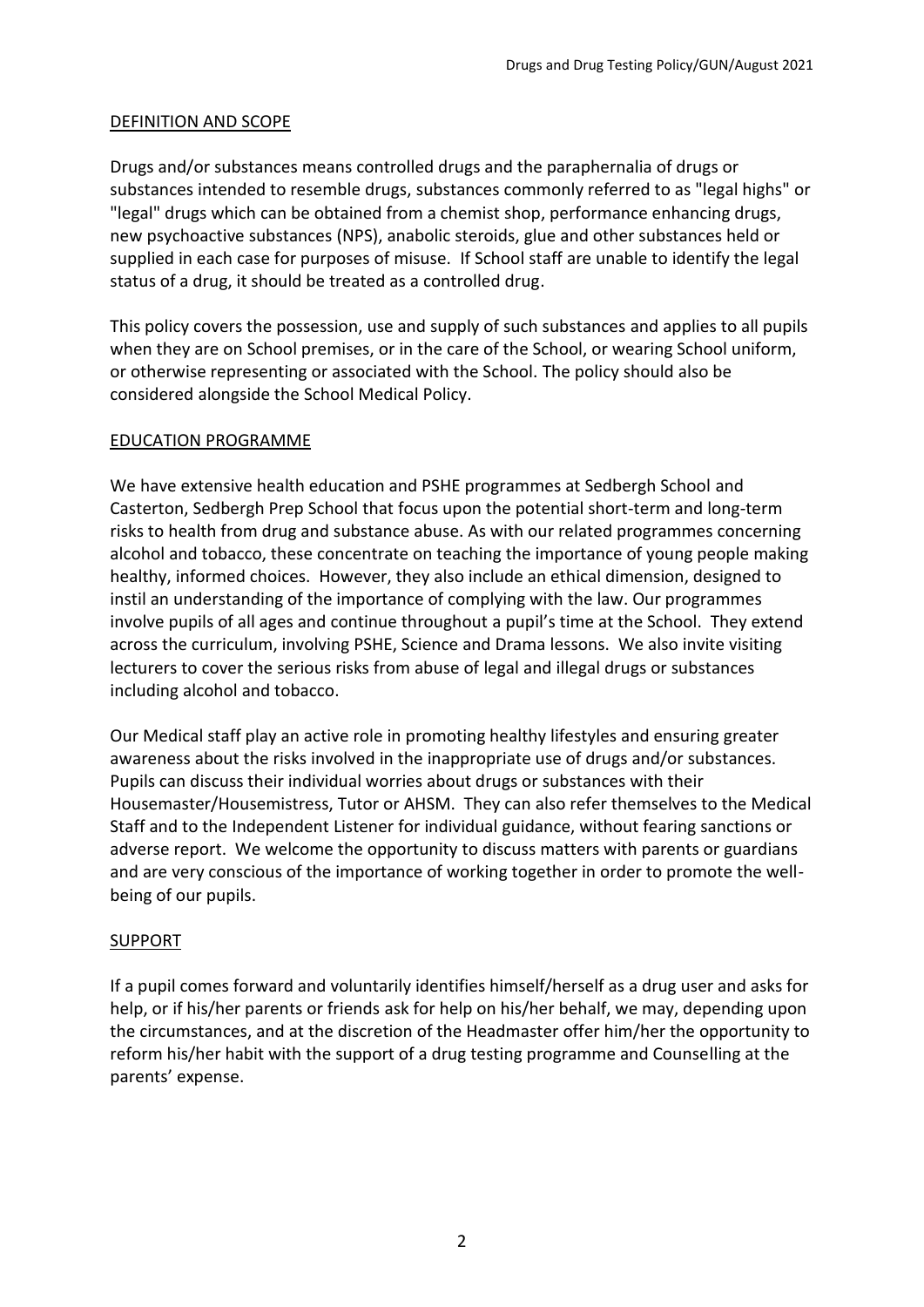### PROCEDURES

Every complaint, report, or observation in relation to involvement with drugs and substances will be followed up and assessed; all appropriate drug related incidents will be notified to Children's Services. The DSL/DDSL will be informed of all serious cases and will decide whether a referral to Children's Services is necessary in order to ensure the right help and advice is provided. Where significant harm (actual or likely) is a feature a referral in accordance with the Child Protection Policy will always be made to Children's Services. A pupil suspected of such involvement may be suspended pending the outcome of an assessments or investigation by Children's Services.

The Headmaster and staff authorised by the Headmaster may search a pupil or a pupil's possessions without their consent where they have reasonable grounds for suspecting that a pupil has drugs or substances in their possession.

If the School seizes a controlled drug, the drug may be destroyed if there is good reason to do so. Otherwise the School will deliver it to the police as soon as reasonably practicable. In all other cases, the School may decide to request the involvement of Children's Services and/or the police from the outset. If the police suspect that a pupil possesses or has stored drugs, substances or related paraphernalia, the police may elect to investigate using their own procedures or may pass the matter back to the Children's Services and/or the School for further assessment.

Young people are becoming increasingly aware of, and in some cases using, new psychoactive substances (NPS). These are designed to mimic the effect of illegal drugs but are structurally different enough to avoid being classified as illegal substances under the Misuse of Drugs Act. Despite being labelled as legal these substances are not always safe to use and often contain controlled drugs making them illegal to possess. New psychoactive substances should be included in the school drug policy as unauthorised substances and treated as such. If there is uncertainty about what the substance is, it should be treated as a controlled drug.

A pupil suspected of involvement with unauthorised substances, either in or out of term time, may be asked to give a biological sample. The reason for this policy is:

- to deter breaches of School discipline;
- to identify users;
- to absolve those who have been wrongly suspected.

Reason to suspect use of drugs or substances may arise as a result of information or a complaint received or because of a pupil's behaviour or demeanour.

The relevant consent to a test is that of the pupil rather than the parents, even if the pupil is under 16 years of age, provided he/she is of sufficient maturity and understanding and gives his/her informed consent in writing. The member of staff leading the investigation will determine whether or not the pupil is able to provide this consent and may request the additional opinion of the School Doctor.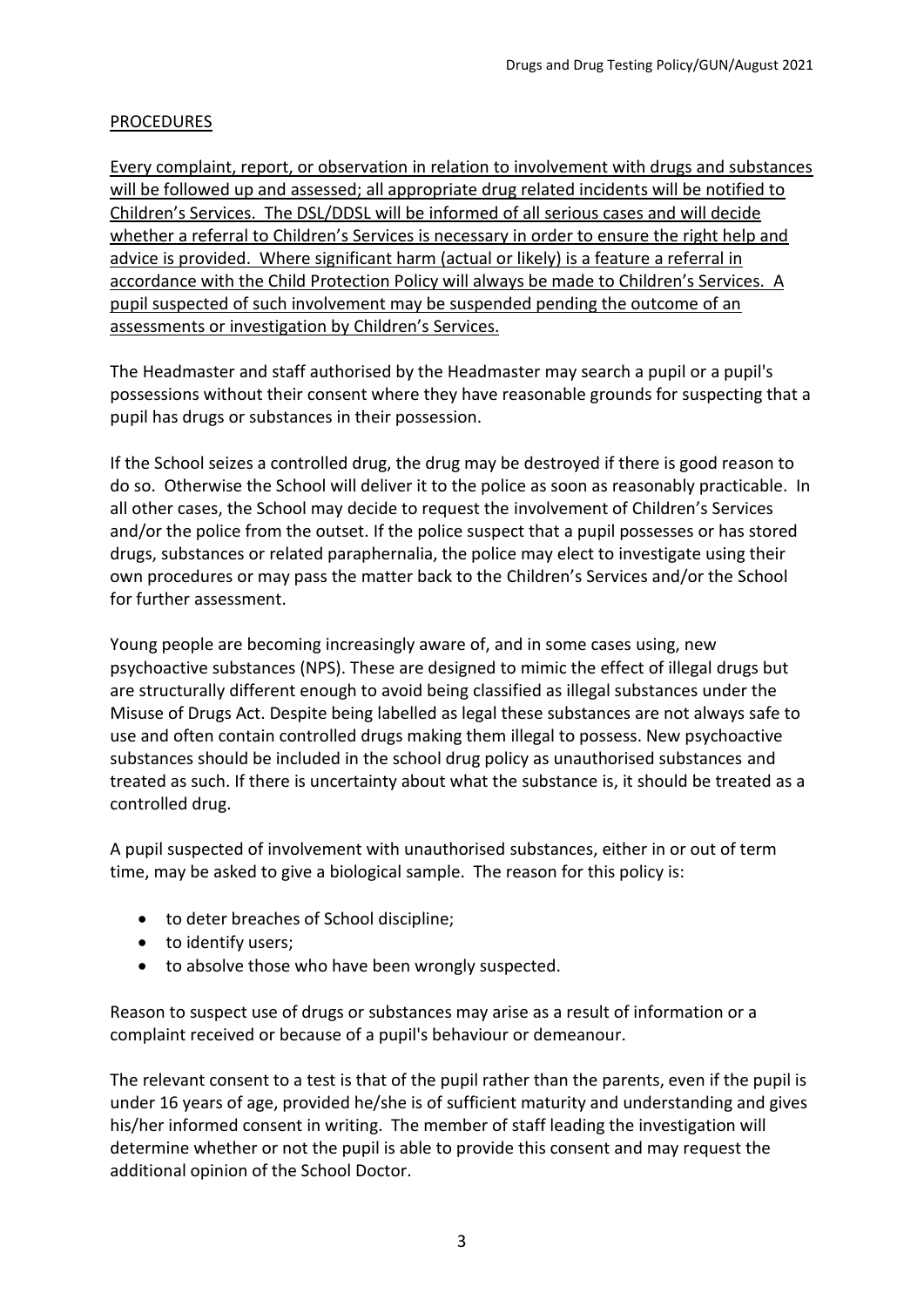If a pupil refuses to provide a biological sample he/she will be asked to say why he/she has refused. The School will be entitled to draw inferences from his/her response and general demeanour. If a parent's consent is required and they refuse to consent to their child providing a biological sample, the School may draw inferences from this as well as the pupil's general demeanour. Reasonable endeavours will be made to inform parents or guardians of the outcome of any biological sample tests and the reasons for taking the sample.

Where there is a positive test, or where the pupil refuses to provide a sample to be tested, the School will follow a disciplinary procedure. The taking of the unauthorised substances outside of term time will be deemed irrelevant if the drugs test is positive during term time and normal sanctions will apply. In cases where a pupil may expect to be expelled, the School will follow the procedure set out in its Policy on Expulsion, Removal and Review.

#### SANCTIONS

The normal sanction for possession, use or supply of drugs or substances is expulsion. Alternative sanctions, when there are mitigating circumstances, could involve suspension and a final warning. Any pupil found supplying or offering drugs to another person will be expelled and, following consultation with the Governors, any criminal activity will be referred to the police. Please see School's Behaviour, Rewards & Sanctions Policy.

For further guidance see:

https://www.gov.uk/government/publications/drugs-advice-for-schools

C D Gunning Deputy Head (Pastoral) August 2021